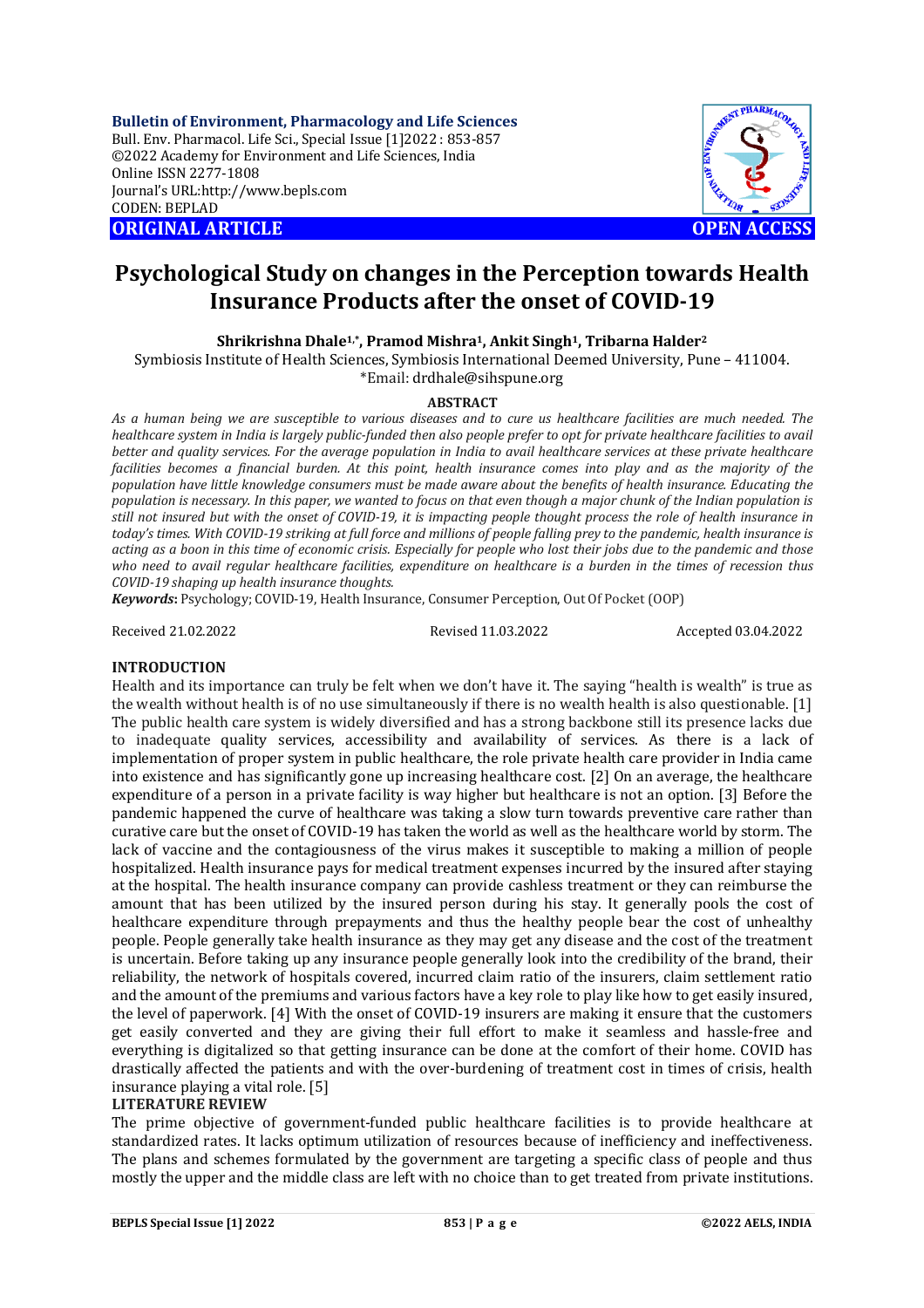The extent of financial liabilities on the shoulder of the families getting treated in a private facility is huge. The majority of the financial expenditures are out of pocket and the treatments are usually curative. [6] The causes of financial liability have numerous reason but one of them has to be the poorly funded Indian healthcare system because it is not catering to the population with quality of healthcare services. The general public has no option than to get treated in a private facility and getting treated at a higher cost. One of the reasons for having a financial burden is also them not being insured. [7]

Different promotional techniques are implied by the insurance companies extensively. But with promotions, customer education is important at the same time awareness about health insurance is crucial. A cost capping on the services provided by private healthcare providers is important so that the insures instead of controlling claim cost with numerous terms and conditions can pay them out. Instead of gaining underwriting profit, customers should be made aware of all the possible options of health insurance plans fitting their condition and need so that they can select their ideal plan. The more and the better the concept of health insurance is explained to the more they will be drawn to health insurance. [8]Insurance providers, insurance brokers, potential consumers, current clients, etc. play a significant role in growing health insurance (HI) enrolment policies. Unemployment levels for a country like ours are very high. Since large parts of the population are unemployed, funding for Out Of Pocket (OOP), a significant number of respondents, would have a dent in terms of the masses' socio-economic trend. [9]

Various factors like age, gender, occupation, socio-economic condition, the standard of living, thought process is majorly the reason why a person tends to buy a particular product. A person tends to buy a particular product when they are young but over time when the age their preference tend to change. Similarly, as per one's occupation, they tend to choose the different product accordingly to their need. The Products to be formulated in a way that they meet all the criteria and expectation of every category. [10] The insurance industry is extensively customer-centric but still, they need to assess the customer expectations and wants so that their requirements are met, that they are satisfied. A satisfied, as well as unhappy customer, tends to influence other customer bases. Word of mouth is effective in the insurance business, a happy and satisfied customer tend to suggest their family and friend how the service and the product have met their expectations. Contrary if the experience is sour it may tamper the customer base. A happy customer tends to renew the policy over time. To make a customer happy, customer journey mapping is necessary so as to determine where dissatisfaction arises. [11]

### **MATERIAL AND METHODS**

This study is descriptive and cross-sectional in nature. Primary as well as secondary data have been collected for this study. The primary data was collected by doing a survey. The important sources of secondary data are IRDAI data, journals, newspaper articles, websites etc. The sample size of the population taken for the study was 138 varying between age group 20-58 customers have been selected following the convenient sampling method.

### **RESULTS AND DISCUSSION**

#### **Results**

Total of 138 people participated in this survey, 61.6 per cent were males and 38.4 per cent were females.<br>Table 1: Awareness about Health Insurance

| Table 1: Awareness about Health Insurance |  |
|-------------------------------------------|--|
|                                           |  |

| Particulars  | Percentage |  |
|--------------|------------|--|
| Completely   | 38.4       |  |
| Considerably | 36.2       |  |
| Moderately   | 19.6       |  |
| Slightly     | 3.6        |  |
| Not at all   | 2.2        |  |

81.9 per cent people have health insurance policies and 85.5 per cent of people's family members are also insured.

| 2. 1 Teleft cu coverage of ficalen filou |            |  |
|------------------------------------------|------------|--|
| <b>Coverage Amount</b>                   | Percentage |  |
| Up to 5L                                 | 30.4       |  |
| $5L-15L$                                 | 39.1       |  |
| 15L-30L                                  | 17.4       |  |
| More than 30L                            | 13.1       |  |

Table 2: **Preferred Coverage of Health Insurance**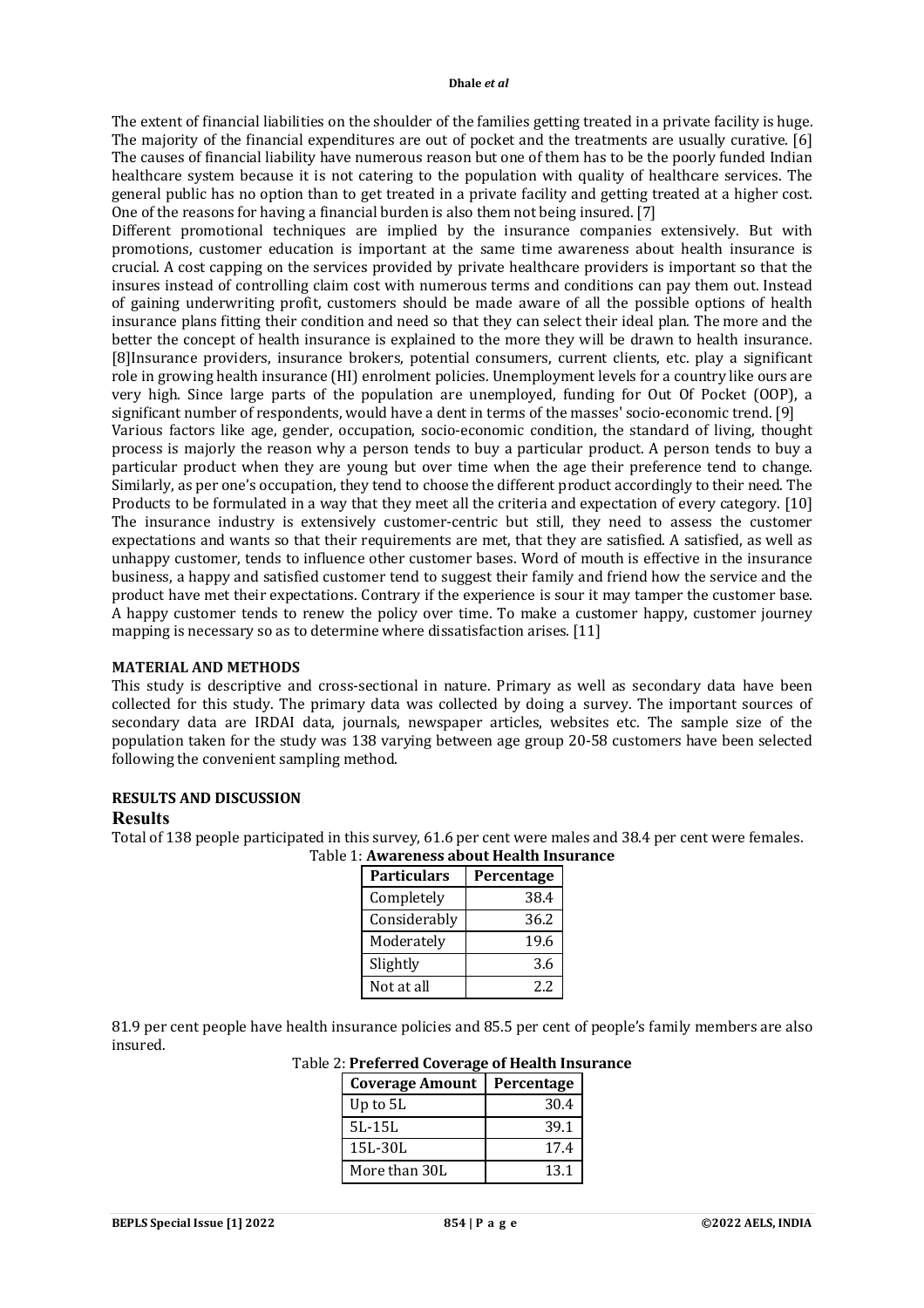

Fig 1: Chart showing who pays for the health insurance



# **Fig 2: Chart showing the change in perception regarding the need of health insurance post-COVID**

72.5 percent people believe that health insurance premium is not an unnecessary expenditure even if there is no claim in the policy year while 10.9 percent people believe that it is an unnecessary expense and 16.7 percent were not sure about it.

**Table 3: Preference for claim service management**

| Tubic of Frenchee for earninger fiee management                    |            |  |
|--------------------------------------------------------------------|------------|--|
| <b>Particulars</b>                                                 | Percentage |  |
| Claim service managed by the Insurer                               | 55.8       |  |
| Claim service managed by the external organization <i>i.e.</i> TPA | 21.0       |  |
| Does not matter                                                    |            |  |

| <b>Table 4: Preference for claim settlement</b> |  |  |
|-------------------------------------------------|--|--|

| <b>Particulars</b> | Percentage |  |
|--------------------|------------|--|
| Online paperless   | 87 O       |  |
| Offline            | 3.6        |  |
| Does not matter    |            |  |

91 percent people have given the preference to an insurer that provides additional services like e-portal and mobile app for self-servicing, 9 percent people didn't have any preferences for this.

# **DISCUSSION**

The survey was conducted to get a clear picture as to post COVID-19 how the consumer's perception is shaping up, how COVID has impacted their thought process and whether this pandemic will bring a change in people perception regarding health insurance and whether they will understand its true value. TABLE 1 shows that 38.4 per cent of the respondents are educated enough thereby These respondents are completely aware of health insurance and can take a sole decision before buying a health insurance policy. Rest 36.2 per cent thinks they are considerably aware and may require little guidance in selecting the plan best suited for them. They can be given a brief idea which product will be better for them keeping in mind their history of health, their economic status, age group and the level of coverage they want. The remaining percentage of people who thinks they have moderate knowledge or slight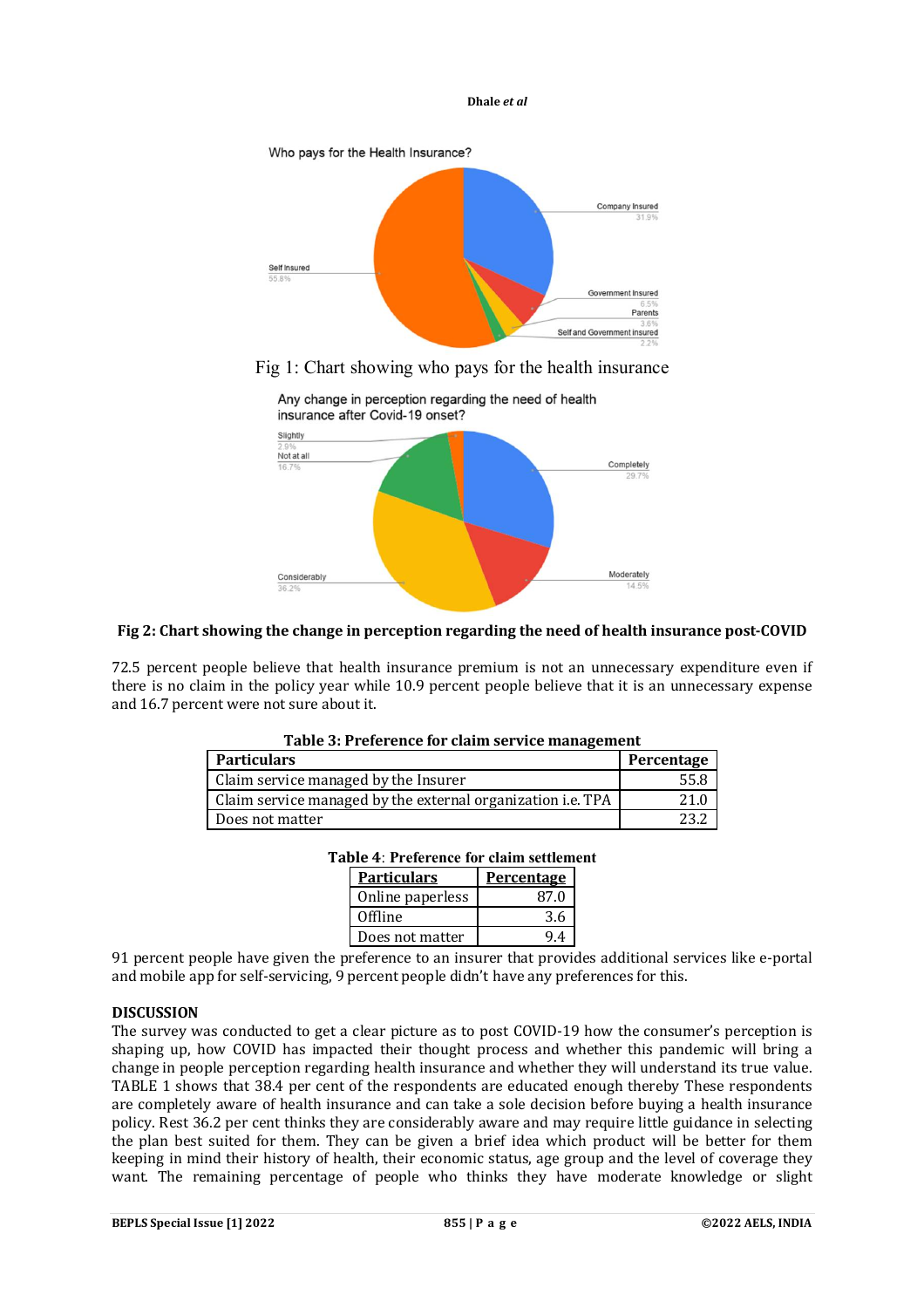knowledge and no knowledge at all for them education regarding health insurance is important. This will give them a perspective on how health insurance can help them in financial crisis, how the financial risk can be mitigated. As 81.9 per cent people have health insurance policies and along with them 85.5 per cent people's family members are also insured thus as according to the guidelines of IRDA, percentage population are covered under the regular insurance plan and they need not take special corona plan. If keeping in mind the current COVID-19 scenario they feel their current sum insured is not enough then the insured people can get another plan. The lowest percentage of people 13.1 per cent exact believes that more than 30 lakhs sum insured is the preferred coverage while 17.4 percent believes that 15 lakhs -30 lakhs is the ideal as per them while quite a percentage of people (30.4 percent) believes that up to 5lakhs coverage is enough to cover their medical expenses. A major proportion of the people (39.1 percent) believes that 5lakhs -15lakhs is enough. As per an article published in The Indian express the average cost of covid-19 bills ranges between 3lakhs to 16lakhs. Major Percentage of the people are self-insured the highest contribution is 55.8 percent whereas 31.9 percent of the people are company insured, majority out of which usually don't have a clear idea whether their company insured health insurance is sufficient. Does the corporate plan cover all the necessary pre-existing diseases or medical emergencies Rest 3.6 percent are insured by their parents i.e. their parents make their decisions or either influence their decisions so they are the sole decision-maker. 6.5% percent of the sample population are insured under various government schemes like (RSBY) Rashtriya Swasthya Bima Yojana, employment state insurance scheme (ESIS), Central government health scheme (CGHS), Aam Aadmi Bima Yojana (AABY), Universal Health Insurance Scheme (UHIS) and Ayushman Bharat scheme. Remaining 2.2 believes getting insurance from the government as well as self is enough. Even though 72.5% percent thinks that health insurance premium is not an expense without a return on investment. This percentage of the population are aware how health insurance through premiums pools the medical cost of other people while the percentage of people i.e 27.6 percent still have less or no knowledge how health insurance can mitigate the financial burden or how a policy without any claim can get still get benefit. Supposedly without any claim in 1year duration can get them no claim bonus (ncb) which will increase the sum insured of the person. Majority of the people prefer in house claim settlement (55.8 percent) because they feel that the process they can directly contact to the insurer and thus if there is any difficulty from approval of the claim to the reimbursement of the money. 21 percent thinks that an assistance by third party administration will provide more support as they will not need to get involved in the entire process it will be taken care by TPA. The rest 23.2 percent it does not matter who is providing assistance in settlements of claims until n unless the claim is getting settled. For 9.4 percent it does not matter where the claim is getting settled until n unless it is getting settled. 3.6 percent prefers a human touch in their claim settlement procedure while 87 percent of them prefers online paperless claim settlement and keeping in mind corona situation insurance companies are going way seamless and giving better service in their online paperless claim settlement. 92 percent prefers the options of having an online portal/mobile where they will be able to get a new policy, get the status of their policy and also their claim settlement status. As per the survey conducted 81.9% have health insurance but 39.9% have brought health insurance recently and another 39.9 % still confused whether to take another health insurance or a new one and 18.1% wants to buy another health insurance. Post this pandemic 83.3 per cent of the people have slight to complete change in perception out of this 83.3 per cent, 29.7 per cent perception of the people has completely changed and 36.2 per cent people's perception has changed considerably post this pandemic.

# **RECOMMENDATIONS**

Recommendations based on the analysis are

- Educating the existing customers
- Making the population aware of health insurance and its benefits
- Innovation in the products
- Benefits to attract customer base.

### **CONCLUSION**

To conclude all we can say is that the Perceptions of population post this pandemic has changed drastically. The general population is concerned about their health and their family's health, they don't want any financial burden and would prefer financial security. At this time of global recession, the expenses on healthcare facilities can be an added stress. Covid-19 has questioned that jobs are not permanent and the stated fact that there is mass layoff thus the company insured health insurance policy won't be valid anymore. Moreover, in recent times the expenditure of treatment at a hospital can be expensive. People are finding it to be the right time to invest in health insurance. Various plans